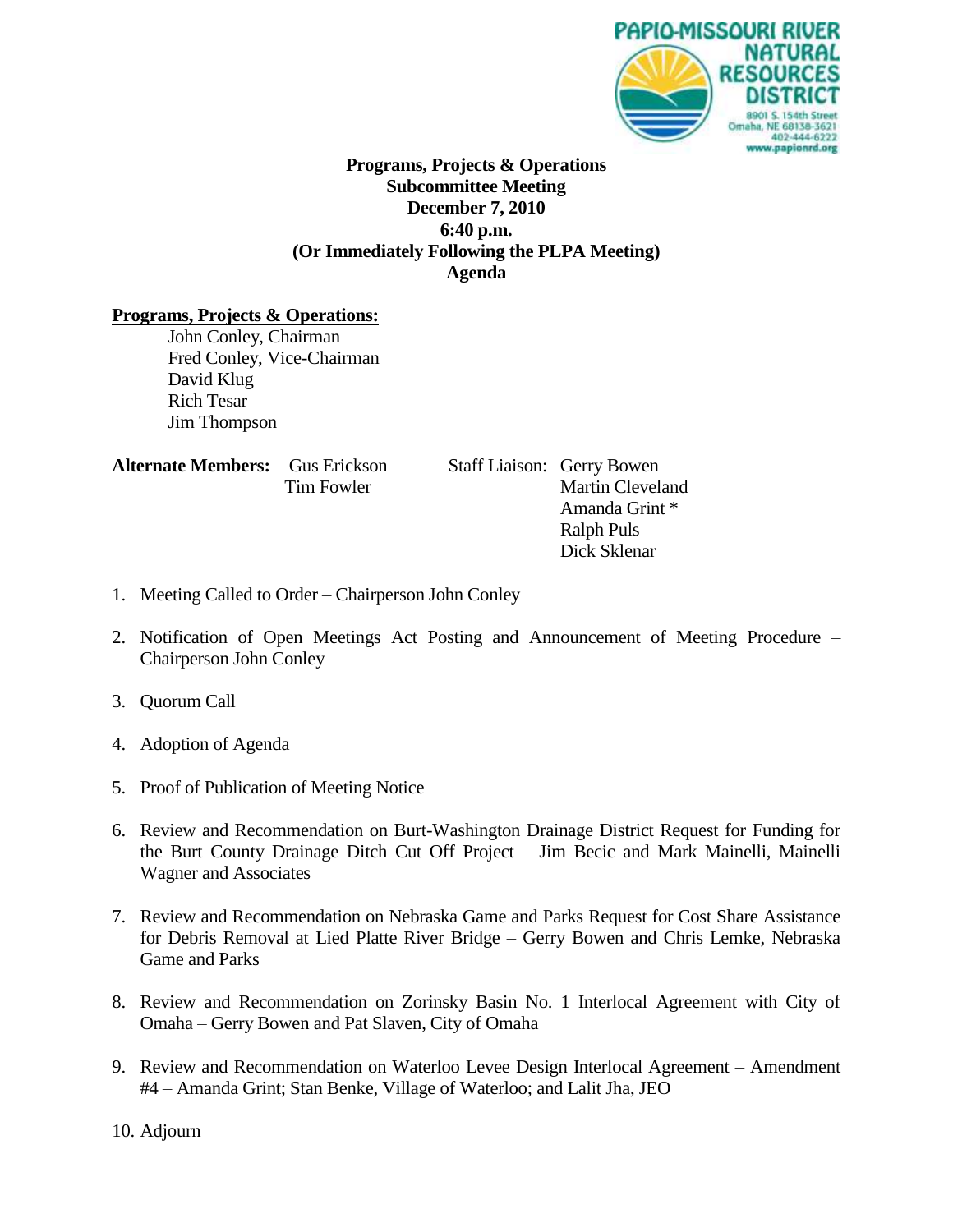# **MEMORANDUM**

**To: Programs, Projects and Operations Subcommittee**

**Re: Burt-Washington Drainage District**

**Date: 12-1-2010 Updated: December 3, 2010**

**From: Jim Becic**

The Burt-Washington Drainage District (Drainage District) is requesting a 50% cost share, not to exceed \$3 million for the funding of the Burt County Drainage Ditch Cutoff Project - Brunker Ditch – (enclosed 5 November, 2010 correspondence).

The project is designed to intercept the southerly flows from the existing Combination Ditch approximately seven miles north of Tekamah, Nebraska and divert them to the east into the Missouri River. This diversion would relieve much of the drainage pressure from the remaining miles of the Combination Ditch, Tekamah Diversion Ditch, etc.

The Drainage District opened construction bids for the Cutoff Project on the  $19<sup>th</sup>$  of November and the apparent low bidder, Dixon Construction Company out of Correctionville, IA, was close to the engineer's estimate of \$2,807,000.

Historically, the Papio-Missouri River NRD (NRD) has collaborated closely with the Drainage District and taken the approach to control flooding and sediment runoff by focusing its efforts on upstream areas rather than bottomland drainage projects. Projects specific to Burt County that benefit by this approach, include the eleven structures in the completed Tekamah/Mud Creek Watershed (Summit Lake, etc.) and the ongoing Silver Creek Watershed.

The Silver Creek Watershed (attachment) is directly west of the proposed Brunker Ditch Project. Since its inception, the NRD has constructed 21 structures and spent or committed approximately \$3.33 million on these erosion control/sediment reduction dams and soil and water conservation practices within this watershed. A "Special Watershed" status approved by the NRD Board has additionally allowed a higher cost share rate for conservation practices in the Silver Creek watershed.

**Therefore, it is Management's recommendation that the Programs, Projects and Operations Subcommittee recommend to the Board that the Burt-Washington Drainage District funding request for the Brunker Ditch Cutoff Project be denied and that Management work with the Drainage District and NRCS to select a recommended Special Watershed Project Area for consideration of planning and implementation by the Board.**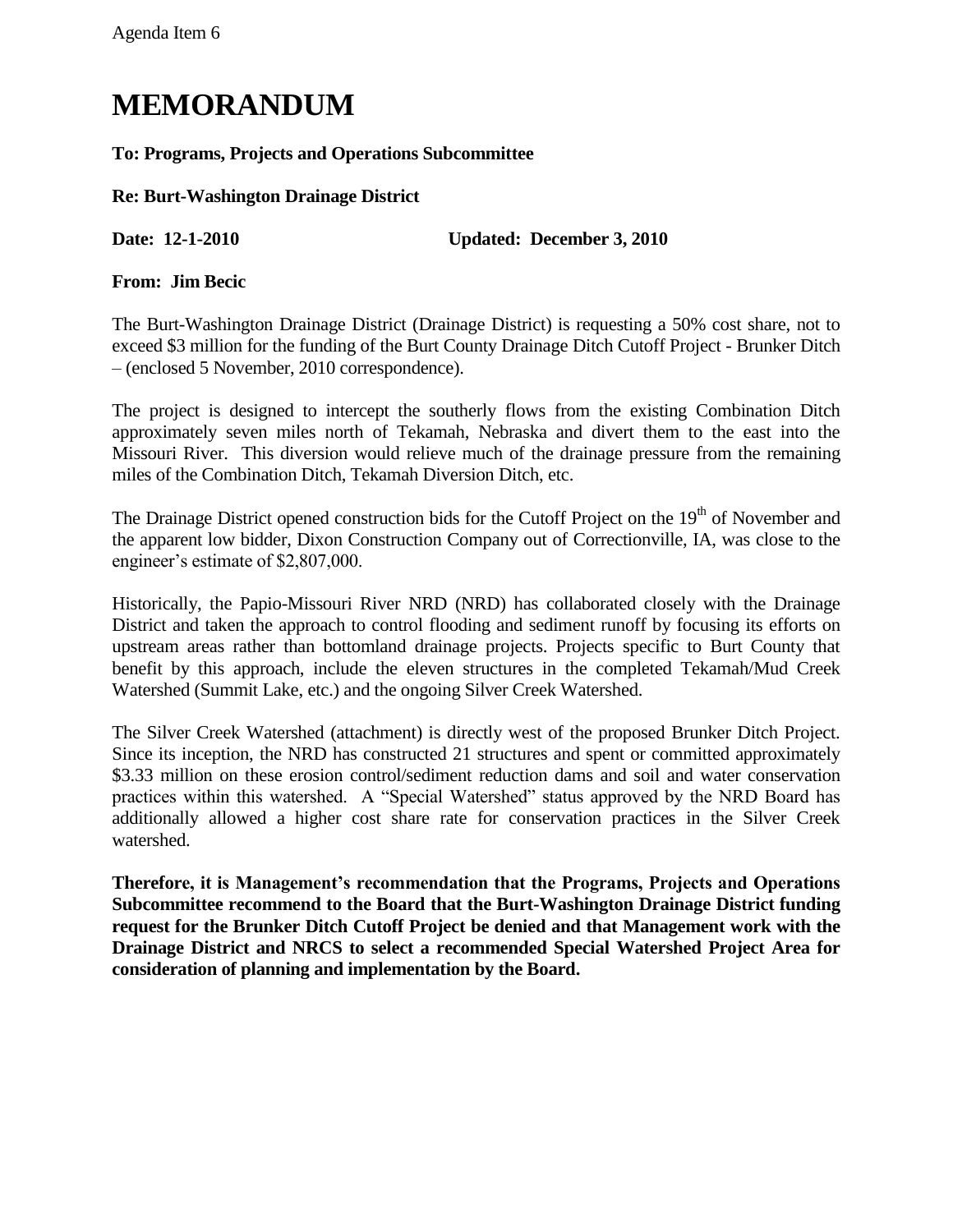### Agenda Item 7

## **Memorandum**

| To:      | Programs, Projects and Operations Subcommittee                                                              |  |
|----------|-------------------------------------------------------------------------------------------------------------|--|
| Subject: | Nebraska Game and Parks Request for Cost Share Assistance for<br>Debris Removal at Lied Platte River Bridge |  |
| Date:    | December $1,2010$                                                                                           |  |
| From:    | Gerry Bowen                                                                                                 |  |

The District received a request from the Nebraska Game Parks Commission (NGPC) for cost share assistance to remove debris accumulated from flooding last June on the upstream side of the Lied Platte River Bridge (see attached letter).

NGPC has applied for and received approval for FEMA disaster assistance to remove the debris. The estimated cost of the removal is \$280,000, of which 75% (\$210,000) is provided by FEMA. The remainder is the local share, or \$70,000. The NGPC is requesting that the Papio and Lower Platte South NRDs equally split this local share of the costs, or \$23,330 each.

The two NRDs own the bridge, but have leased the bridge and trail project to NGPC for a period of 30 years. The lease was dated November 25, 2002. The Operation and Maintenance Manual, Exhibit "E" to the lease (attached) calls for NGPC to perform routine operation and maintenance items, including debris removal. The manual does allow for cost sharing by the NRDs in the event of "catastrophic conditions". The June, 2010 flood produced higher than normal debris in the Platte River, thus the disaster declaration by FEMA.

The Lower Platte South NRD staff is recommending approval of the request to their Board of Directors. A subcommittee of their Board will meet next week to consider the request. Management recommends approval.

 **It is recommended that the Subcommittee recommend to the Board that the District cost share equally with the Nebraska Game and Parks Commission and the Lower Platte South NRD on the non-federal share of the cost for debris removal at the Lied Platte River Bridge resulting from the June, 2010 flood, in an amount not to exceed \$23,330.**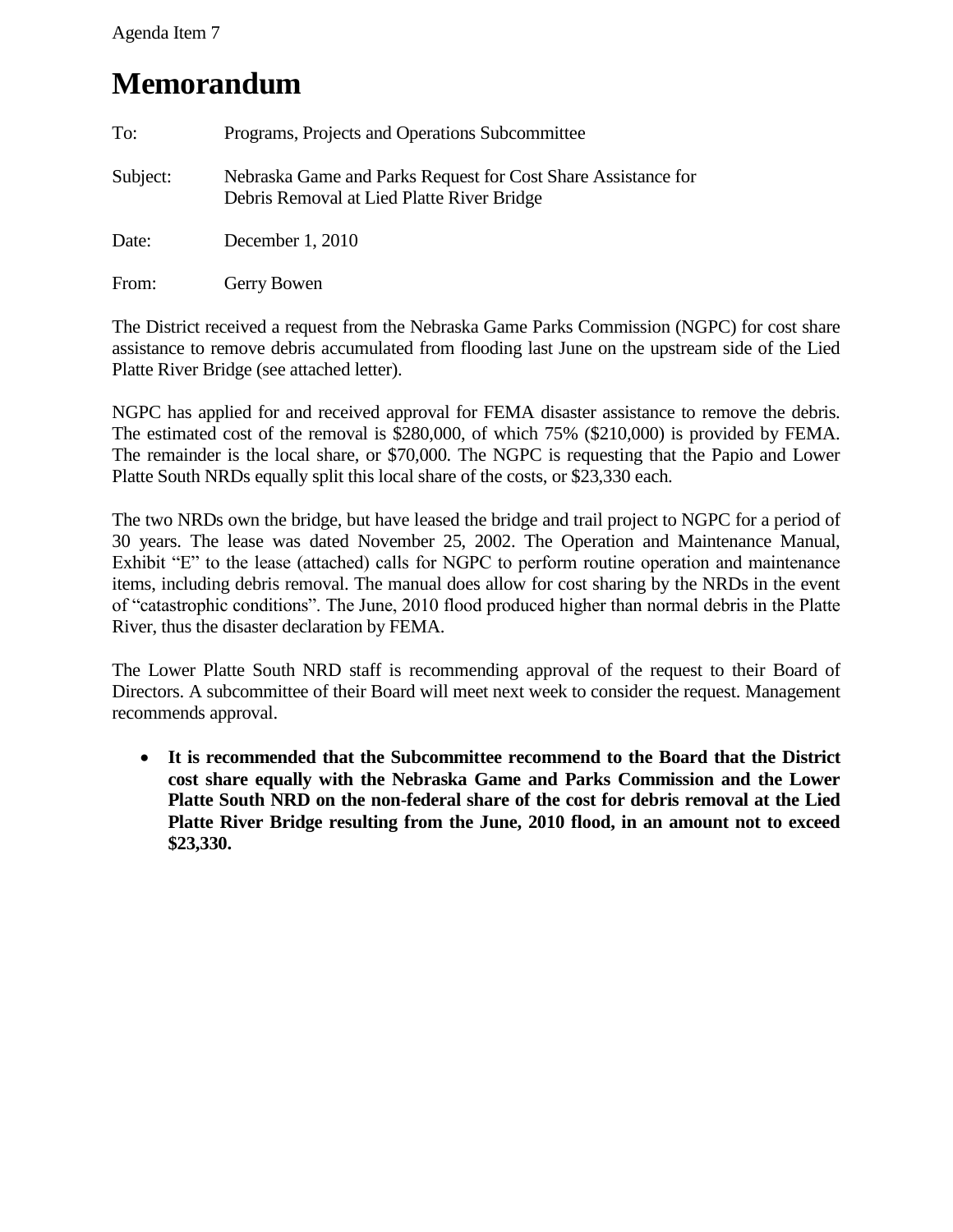### Agenda Item 8

## **Memorandum**

| To       | Programs, Projects and Operations Subcommittee            |                           |
|----------|-----------------------------------------------------------|---------------------------|
| Subject: | Zorinsky Basin #1 Interlocal Agreement with City of Omaha |                           |
| Date:    | December 2, 2010                                          | Updated: December 3, 2010 |
| From:    | Gerry Bowen                                               |                           |

The City of Omaha developed a "Community Based Watershed Management Plan for Zorinsky Lake" a number of years ago. Included in the plan were four structures to retain sediment and improve water quality in the lake. Two of these structures are completed, Whitehawk (192<sup>nd</sup> & F), a joint City/NRD project, and West Bay Woods  $(184<sup>th</sup> \& 0$ ntario) installed by the City. The remaining basins, Zorinsky Water Quality Basins #1 and #2 have been included in the Papillion Creek Partnership's (PCWP) evaluation of the water quality and structural flood control needs of the Papillion Creek Watershed.

In June, 2009, the District adopted the PCWP Watershed Management and Implementation Plan (see attached) that included structural components. The Zorinsky Basin #1 was included in the first three-year implementation period. The attached agreement summarizes the roles of the District and the City of Omaha for the construction, operation and maintenance of the project.

Zorinsky Basin #1 is located northwest of the intersection of Nebraska's Highway 92 and 31 (West Center Road). The attached map shows the location of the structure, permanent pool, flood pool, access routes, and the mitigation areas needed for the project.

The District will be responsible for the following:

- Design and construction of the project, including mitigation areas.
- Acquisition of the necessary rights-of-way.
- Operation and maintenance of the completed structure.

The City will be responsible for the following:

 Operation, management and regulation of the permanent pool, the flood pool, and the mitigation areas.

The District has applied for funding assistance from the Nebraska Department of Environmental Quality's 319 program.

Management recommends approval of the attached interlocal agreement.

 **It is recommended that the General Manager be authorized to execute the proposed Interlocal Cooperation Act Agreement with the City of Omaha for the Zorinsky Water Quality Basin #1 Project.**